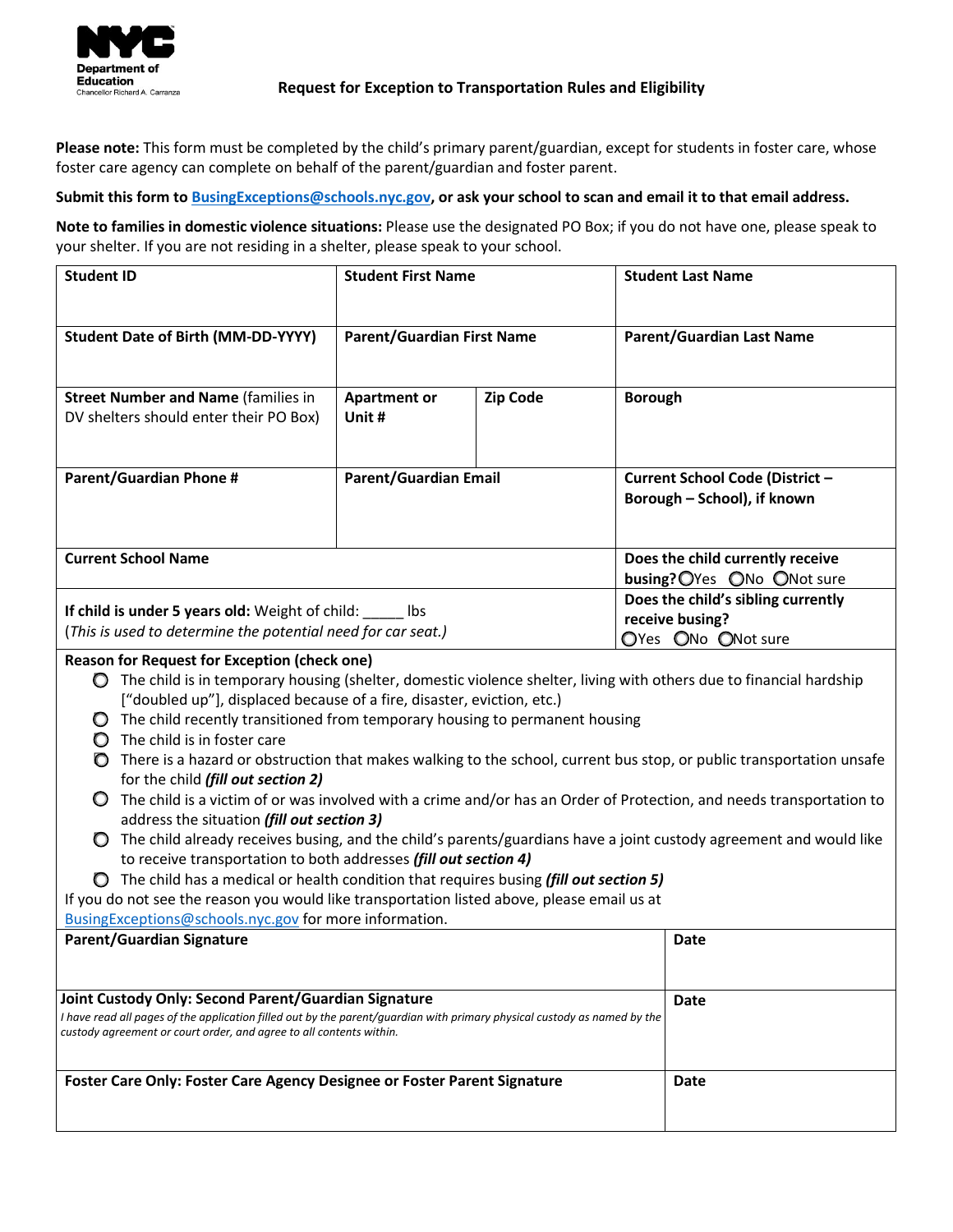

## **Request for Exception to Transportation Rules and Eligibility**

| <b>Section 2: Hazard or Obstruction</b>                                                                                  |                                                       |                                                                          |  |  |  |  |  |
|--------------------------------------------------------------------------------------------------------------------------|-------------------------------------------------------|--------------------------------------------------------------------------|--|--|--|--|--|
| Please note: The following are NOT considered hazards or obstructions, and requests based on the following will not be   |                                                       |                                                                          |  |  |  |  |  |
| approved.                                                                                                                |                                                       |                                                                          |  |  |  |  |  |
| People loitering along the walkway<br>$\circ$                                                                            |                                                       |                                                                          |  |  |  |  |  |
| O                                                                                                                        | General concerns about crime in the neighborhood      |                                                                          |  |  |  |  |  |
| <b>Unpaved roads or sidewalks</b><br>$\circ$                                                                             |                                                       |                                                                          |  |  |  |  |  |
| <b>Traveling in the dark</b><br>$\circ$                                                                                  |                                                       |                                                                          |  |  |  |  |  |
| $\circ$                                                                                                                  | Abandoned buildings lining a street along the walkway |                                                                          |  |  |  |  |  |
| Please list all applicable intersection(s) and identify the hazard or obstruction:                                       |                                                       |                                                                          |  |  |  |  |  |
| <b>Street or Avenue:</b>                                                                                                 | Cross Street or Avenue:                               | Choose all that apply:                                                   |  |  |  |  |  |
|                                                                                                                          |                                                       | Narrow bridge or underpass                                               |  |  |  |  |  |
|                                                                                                                          |                                                       | Railroad crossing                                                        |  |  |  |  |  |
|                                                                                                                          |                                                       | $\Box$ No sidewalk                                                       |  |  |  |  |  |
|                                                                                                                          |                                                       | Busy street but no stop sign, traffic light, and/or                      |  |  |  |  |  |
|                                                                                                                          |                                                       | pedestrian crossing                                                      |  |  |  |  |  |
|                                                                                                                          |                                                       | Barrier that requires re-routing to a longer walkway                     |  |  |  |  |  |
| Street or Avenue:                                                                                                        | Cross Street or Avenue:                               | Choose all that apply:                                                   |  |  |  |  |  |
|                                                                                                                          |                                                       | Narrow bridge or underpass                                               |  |  |  |  |  |
|                                                                                                                          |                                                       | $\Box$ Railroad crossing                                                 |  |  |  |  |  |
|                                                                                                                          |                                                       | No sidewalk                                                              |  |  |  |  |  |
|                                                                                                                          |                                                       | Busy street but no stop sign, traffic light, and/or                      |  |  |  |  |  |
|                                                                                                                          |                                                       | pedestrian crossing                                                      |  |  |  |  |  |
|                                                                                                                          |                                                       | Barrier that requires re-routing to a longer walkway                     |  |  |  |  |  |
| Street or Avenue:                                                                                                        | Cross Street or Avenue:                               | Choose all that apply:                                                   |  |  |  |  |  |
|                                                                                                                          |                                                       | Narrow bridge or underpass                                               |  |  |  |  |  |
|                                                                                                                          |                                                       | $\Box$ Railroad crossing                                                 |  |  |  |  |  |
|                                                                                                                          |                                                       | $\Box$ No sidewalk                                                       |  |  |  |  |  |
|                                                                                                                          |                                                       | Busy street but no stop sign, traffic light, and/or                      |  |  |  |  |  |
|                                                                                                                          |                                                       | pedestrian crossing                                                      |  |  |  |  |  |
|                                                                                                                          |                                                       | Barrier that requires re-routing to a longer walkway                     |  |  |  |  |  |
|                                                                                                                          |                                                       | Section 3: Victim of or Involved with a Crime and/or Order of Protection |  |  |  |  |  |
| Please check all of the following that apply:                                                                            |                                                       |                                                                          |  |  |  |  |  |
| Police report is attached                                                                                                |                                                       |                                                                          |  |  |  |  |  |
| I filed an incident report with my school                                                                                |                                                       |                                                                          |  |  |  |  |  |
| Written statement is attached                                                                                            |                                                       |                                                                          |  |  |  |  |  |
| Order of protection is attached                                                                                          |                                                       |                                                                          |  |  |  |  |  |
| <b>Section 4: Joint Custody</b>                                                                                          |                                                       |                                                                          |  |  |  |  |  |
| <b>VERY IMPORTANT: Please note the following:</b>                                                                        |                                                       |                                                                          |  |  |  |  |  |
| This application will NOT be accepted unless BOTH parent/guardians sign this application on the front page.<br>$\bullet$ |                                                       |                                                                          |  |  |  |  |  |
| The Custody Agreement or Court Order MUST accompany this application in order to process.<br>$\bullet$                   |                                                       |                                                                          |  |  |  |  |  |
| The calendar requested in this application MUST be consistent with the Custody Agreement or Court Order.<br>$\bullet$    |                                                       |                                                                          |  |  |  |  |  |
| No requests for changes to the approved calendar will be accepted by the NYCDOE, school, or bus company. To<br>٠         |                                                       |                                                                          |  |  |  |  |  |

**change the schedule, a NEW application must be submitted.**